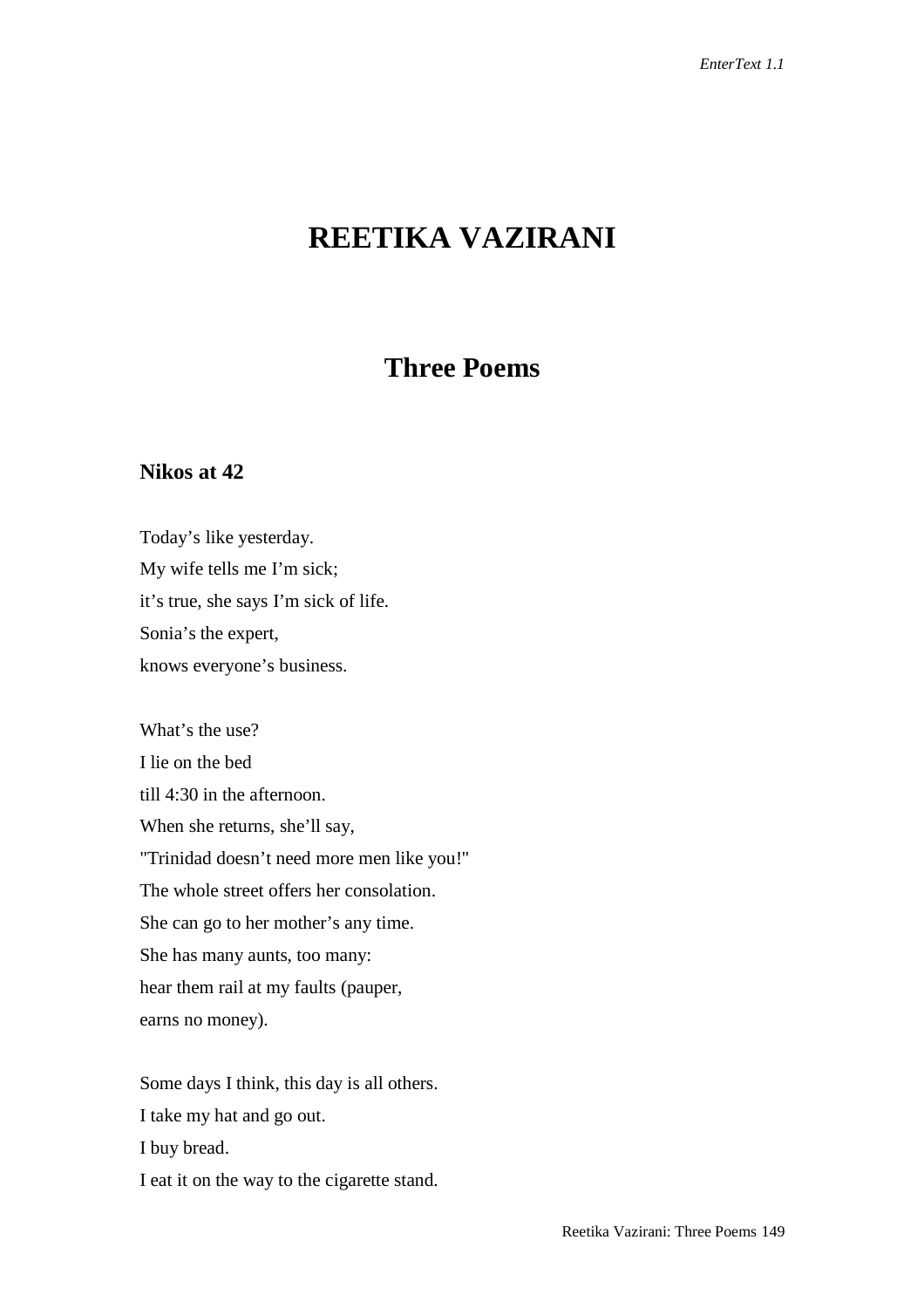I light up and then I may talk to Emil, metaphysical Emil full to the brim. Long after my cigarette's out, I'm waiting. Emil, my day demands, I say. But he wants to talk about God. Yes, I say I believe on occasions, sometimes I disbelieve. He brightens - he thinks I'm complex after all. At last I say, Emil I got to go. The hurt look on his face, fine, but I carry his sigh within my sigh. I tell you it's no good.

Friend, I used to say, my street is full of kooks flipping the white placard: open, closed for lunch. In the past, how was I different? As for women, there are names I can't shake off. The beautiful Althea with the cinnamon tongue, after Althea, Maura. Women I loved, women who later clouded my name. Now I don't even whore but my old ways follow me like a dog.

No bread, no more cigarettes. Just me and the overeager birds. What's it with them, clacking gossips on the hill past Father Malgre's church? The old people say, Nikos go to the South Pole - you need to look at ice. Why's the remedy always clear across the world, like when I'm thinking of Alvaro, need to talk to Alvaro, but he's a waiter in Belgium. Not only that, he's in a town I'll never find. Should I wait all my life for the train?

I'll live to be eighty, I'll be ninety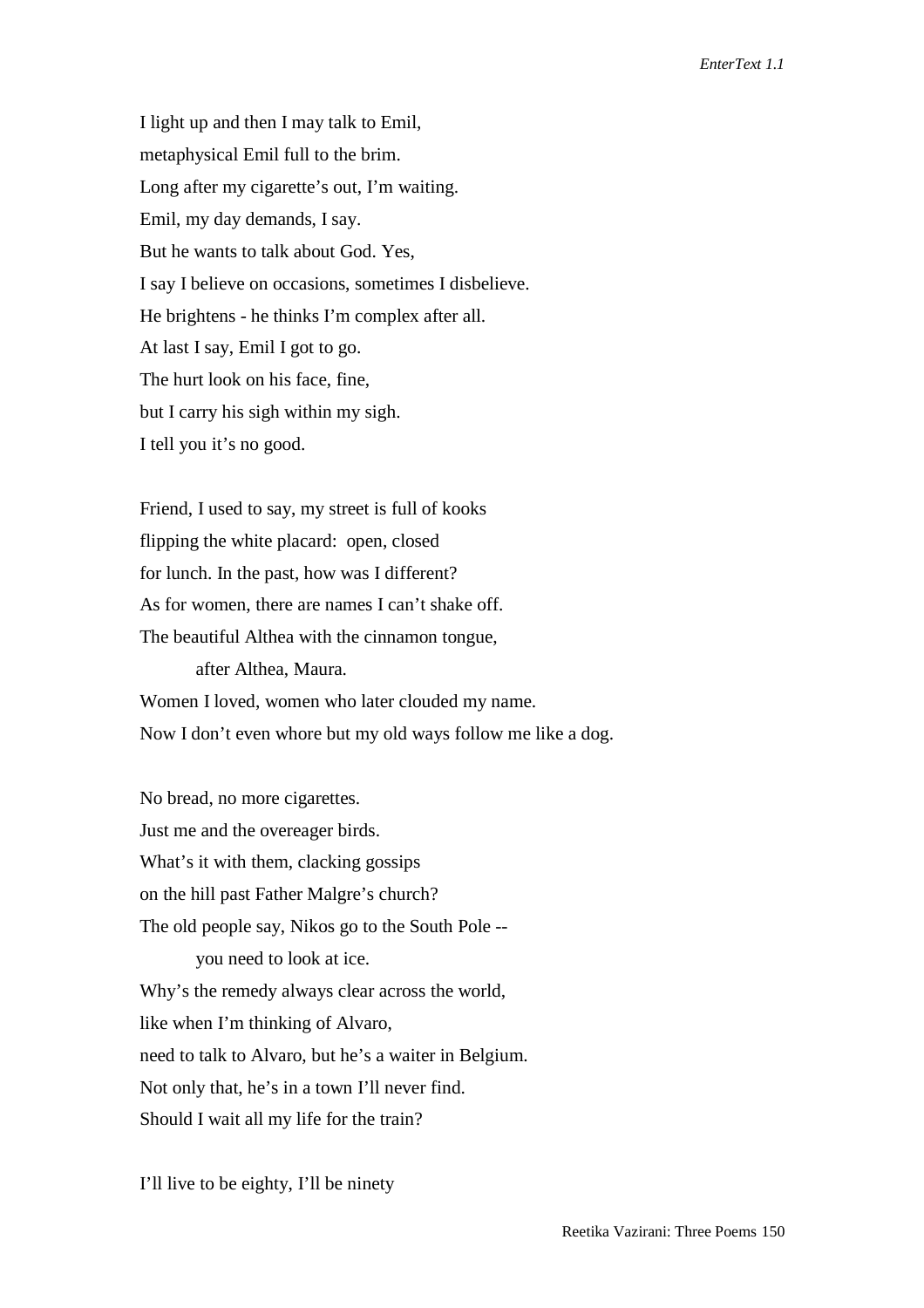like those would-be Braganzas in my line. Shopkeepers, they pinned our name to a rented door, and lasted a century each. Sonia who doesn't listen always rushes out for a better tablecloth. If coffee dips to the last bean, she runs to Coelho's store. Maybe that's the trouble. Maybe I should say to her, Relax, Unbraid your hair. And Emil? what's his trouble anyway? he's got a grudge against normal chatting.

Little by little, I'll figure it out. I'll say to them, Relax, we'll live to be a hundred. If I sleep until dinner, what's lost? I'll sort things out. Then I'll go back to my job sorting mail. Two-three hours pass away.

I've cleared out boredom, that dirty straw. I'll look in the paper. I'll live a long life. We'll give a dinner party, and all those who are sore at me, we'll take the quick embrace by the door. If Emil finds out, we'll invite Emil.

I'll tell them, tonight we'll feast. Boredom comes and goes, but we'll raise our drinks to Caravy Street. Our hands will mingle passing the baker's longest loaf.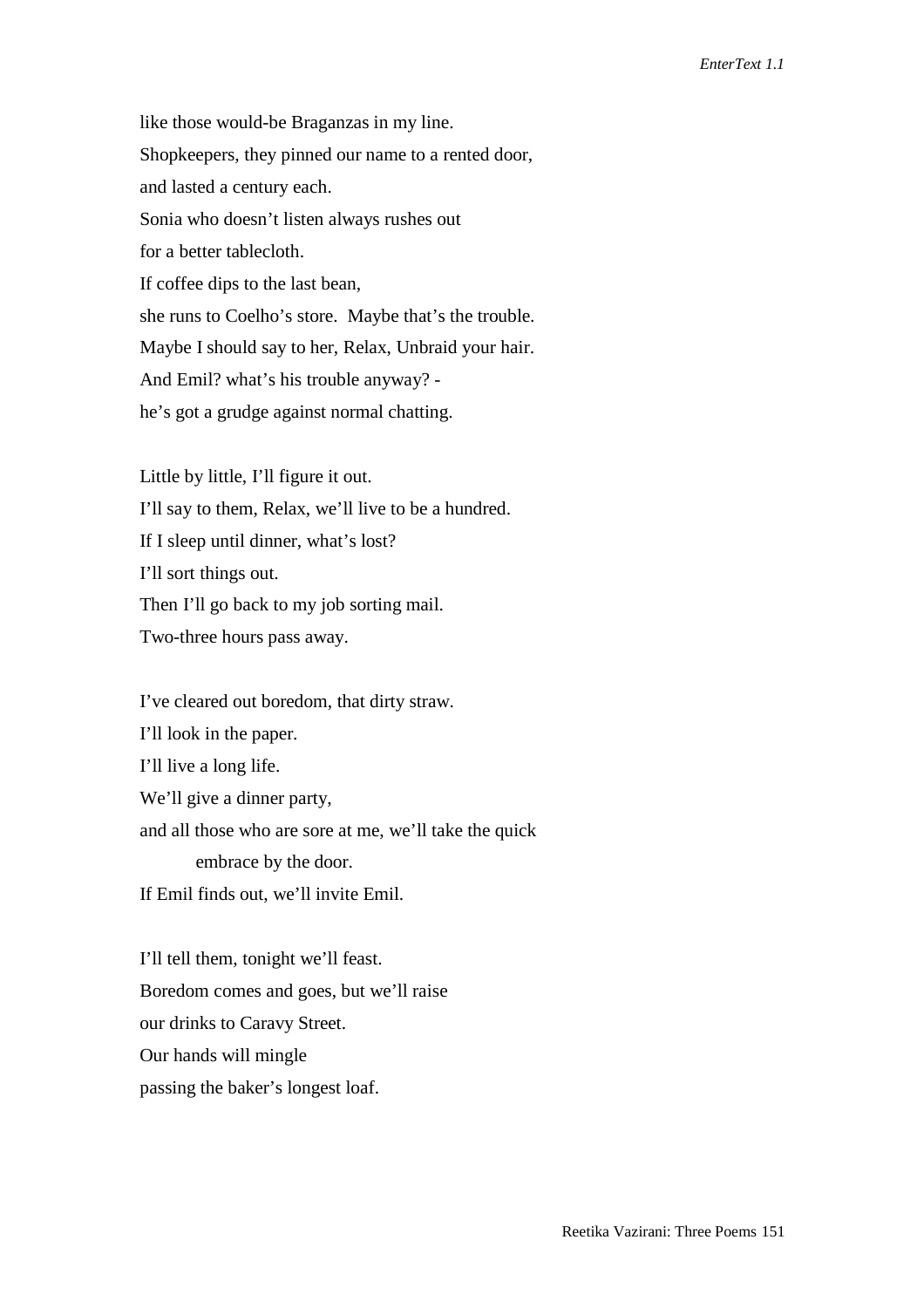#### **To Angelina from Nikos in his Old Age**

The time comes, Angelina, and the day's blinking. No sleeping around, no mother, nothing interesting about the weather. We played hooky a lot and made gossip. But I thought you liked it, cheating on Nisseem who became emperor of coffee how'd he do it! He was loaded, I was good in bed. You got your rich husband, and for years my cock. You fussed over the time I sprayed your new lilac dress twice in a row. I loved your thick hair shaking at the sink as you rinsed your dress. My husband, you screeched, he will kill me he will sniff this he will chase me out with the dog!

Boy was I a nut.

You at thirty, I forty-five,

and Sonia my wife. If she caught the slightest cold,

they said, You poor angelic sufferer,

that lousy rat Nikos slept with gorgeous whores.

Pow pow what a lawsuit.

Come on, Lina, we have cheering up to do.

Do the calculus. I'm eighty, you're a luscious sixty-five,

church pillar,

voluptuous benefactor you are practically the Pope.

You think I'll stain your reputation.

Lina little closer I want to breathe you.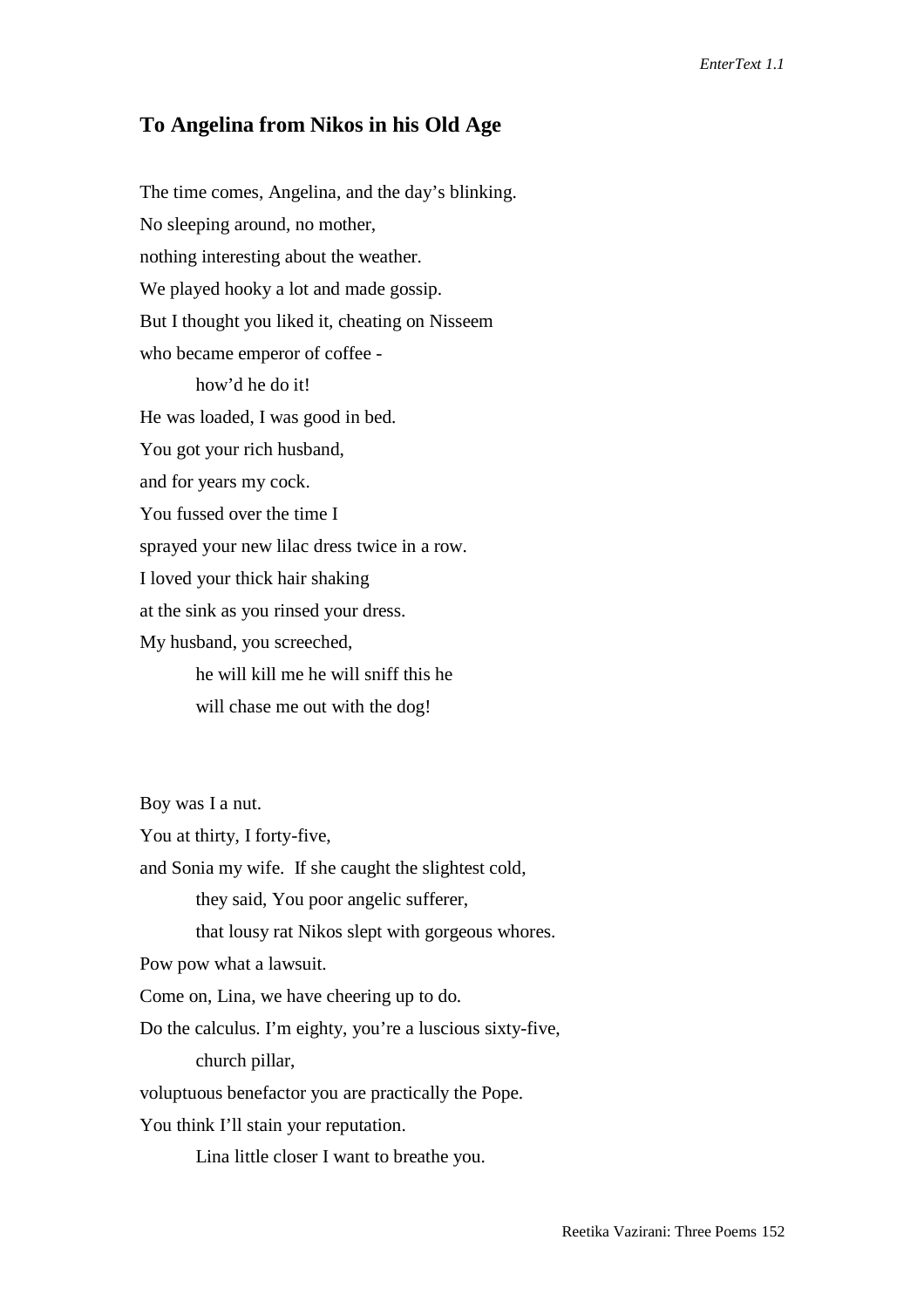You're gray? So'm I, nobody's looking. This is Trinidad. We were the left margin of Spain. It is evening and I have no money.

Once I was great and you wanted me. I surrender; I wanted you more. Nevermind Althea, nevermind Lucky from Kuala Lumpur, the Americans were just a lark, topless - what could I do?

You were a woman. Forgive me I didn't tell you, you were my spark, your lowcut bodice. Don't rant at me later if I wink at you in church. I, a Portuguese, wanted to claim Cervantes, so all my life I rode my horse.

### **It's a young country and we cannot bear to grow old**

James Baldwin Marilyn Monroe Marvin Gaye you could've sung the anthem at the next Superbowl We sing America You are magnificent and we mean we are heartbroken What fun we chase after it